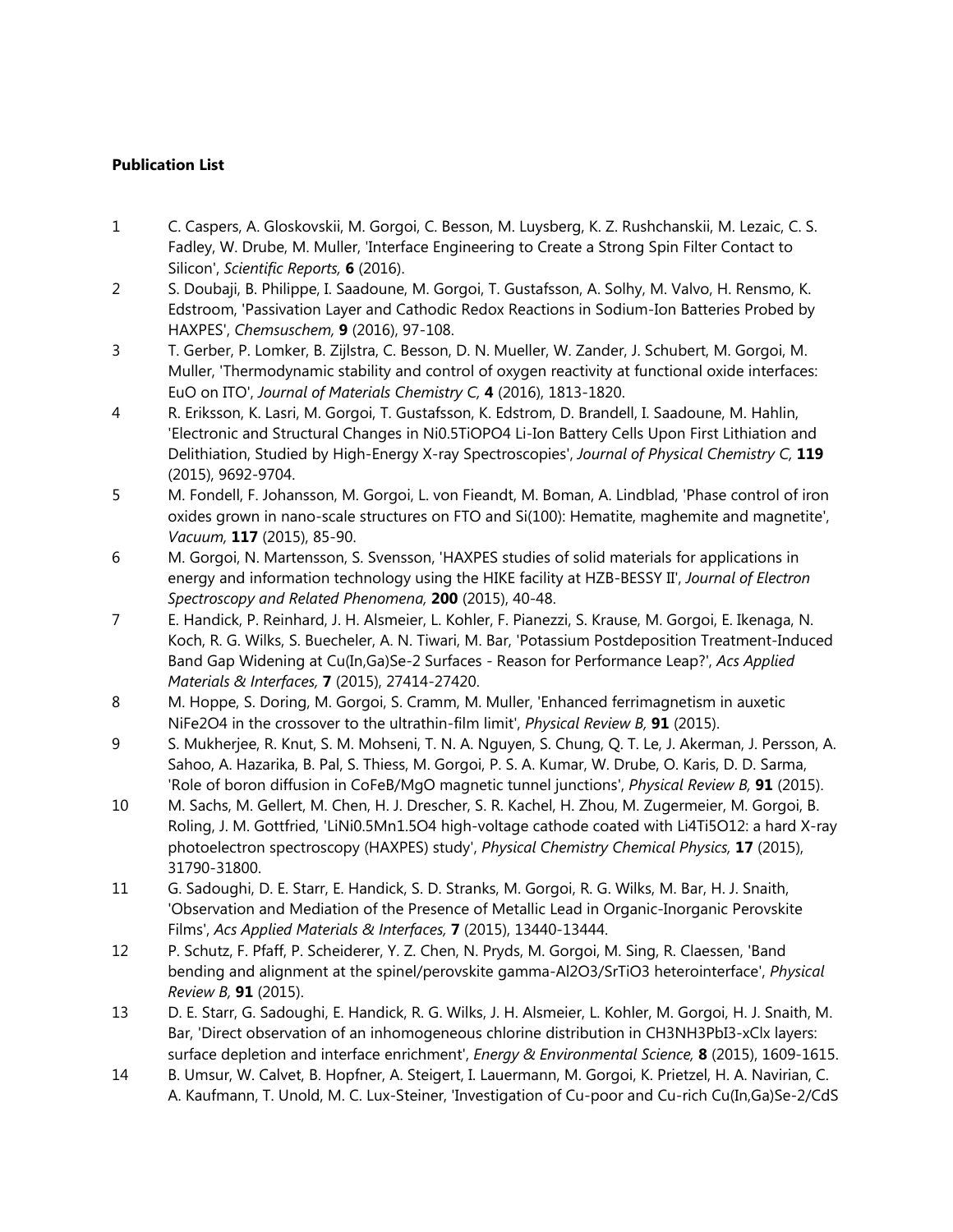interfaces using hard X-ray photoelectron spectroscopy', *Thin Solid Films,* **582** (2015), 366-370.

- 15 C. Xu, F. Lindgren, B. Philippe, M. Gorgoi, F. Bjorefors, K. Edstrom, T. Gustafsson, 'Improved Performance of the Silicon Anode for Li-Ion Batteries: Understanding the Surface Modification Mechanism of Fluoroethylene Carbonate as an Effective Electrolyte Additive', *Chemistry of Materials,* **27** (2015), 2591-2599.
- 16 M. Bär, D. E. Starr, A. Lambertz, B. Holländer, J. H. Alsmeier, L. Weinhardt, M. Blum, M. Gorgoi, W. Yang, R. G. Wilks, C. Heske, 'Microcrystalline silicon oxides for silicon-based solar cells: impact of the O/Si ratio on the electronic structure', in *Thin Films for Solar and Energy Technology VI* (2014), pp. 91770E-91770E-91773.
- 17 M. Fondell, M. Gorgoi, M. Boman, A. Lindblad, 'HAXPES study of Sn core levels and their plasmon loss features', *Results in Physics,* **4** (2014), 168-169.
- 18 M. Fondell, M. Gorgoi, M. Boman, A. Lindblad, 'An HAXPES study of Sn, SnS, SnO and SnO2', *Journal of Electron Spectroscopy and Related Phenomena,* **195** (2014), 195-199.
- 19 K. C. Hogstrom, M. Hahlin, S. Malmgren, M. Gorgoi, H. Rensmo, K. Edstrom, 'Aging of Electrode/Electrolyte Interfaces in LiFePO4/Graphite Cells Cycled with and without PMS Additive', *Journal of Physical Chemistry C,* **118** (2014), 12649-12660.
- 20 K. C. Hogstrom, S. Malmgren, M. Hahlin, M. Gorgoi, L. Nyholm, H. Rensmo, K. Edstrom, 'The Buried Carbon/Solid Electrolyte Interphase in Li-ion Batteries Studied by Hard X-ray Photoelectron Spectroscopy', *Electrochimica Acta,* **138** (2014), 430-436.
- 21 K. Holldack, R. Ovsyannikov, P. Kuske, R. Muller, A. Schalicke, M. Scheer, M. Gorgoi, D. Kuhn, T. Leitner, S. Svensson, N. Martensson, A. Fohlisch, 'Single bunch X-ray pulses on demand from a multi-bunch synchrotron radiation source', *Nature Communications,* **5** (2014).
- 22 M. Hoppe, M. Gorgoi, C. M. Schneider, M. Muller, 'Wide-Range Structural and Chemical Stability of the Magnetic Oxide NiFe2O4 Grown by O2-Assisted Pulsed Laser Deposition', *Magnetics, IEEE Transactions on,* **50** (2014), 1-4.
- 23 R. Knut, R. Lindblad, S. Grachev, J. Y. Faou, M. Gorgoi, H. Rensmo, E. Sondergard, O. Karis, 'Reactive ZnO/Ti/ZnO interfaces studied by hard x-ray photoelectron spectroscopy', *Journal of Applied Physics,* **115** (2014).
- 24 R. Lindblad, D. Q. Bi, B. W. Park, J. Oscarsson, M. Gorgoi, H. Siegbahn, M. Odelius, E. M. J. Johansson, H. Rensmo, 'Electronic Structure of TiO2/CH(3)NH(3)Pbl(3) Perovskite Solar Cell Interfaces', *Journal of Physical Chemistry Letters,* **5** (2014), 648-653.
- 25 S. Mukherjee, A. Hazarika, P. K. Santra, A. L. Abdelhady, M. A. Malik, M. Gorgoi, P. O'Brien, O. Karis, D. D. Sarma, 'Determination of Internal Structures of Heterogeneous Nanocrystals Using Variable-Energy Photoemission Spectroscopy', *Journal of Physical Chemistry C,* **118** (2014), 15534-15540.
- 26 P. Pistor, D. Greiner, C. A. Kaufmann, S. Brunken, M. Gorgoi, A. Steigert, W. Calvet, I. Lauermann, R. Klenk, T. Unold, M. C. Lux-Steiner, 'Experimental indication for band gap widening of chalcopyrite solar cell absorbers after potassium fluoride treatment', *Applied Physics Letters,* **105** (2014), 063901.
- 27 J. Sundberg, R. Lindblad, M. Gorgoi, H. Rensmo, U. Jansson, A. Lindblad, 'Understanding the effects of sputter damage in W-S thin films by HAXPES', *Applied Surface Science,* **305** (2014), 203-213.
- 28 B. Ümsür, W. Calvet, B. Höpfner, A. Steigert, I. Lauermann, M. Gorgoi, K. Prietzel, H. A. Navirian, C. A. Kaufmann, T. Unold, M. Ch Lux-Steiner, 'Investigation of Cu-poor and Cu-rich Cu(In,Ga)Se2/CdS interfaces using hard X-ray photoelectron spectroscopy', *Thin Solid Films* (2014).
- 29 C. Caspers, S. Flade, M. Gorgoi, A. Gloskovskii, W. Drube, C. M. Schneider, M. Müller, 'Ultrathin magnetic oxide EuO films on Si(001) using SiO[sub x] passivation—Controlled by hard x-ray photoemission spectroscopy', *Journal of Applied Physics,* **113** (2013), 17C505.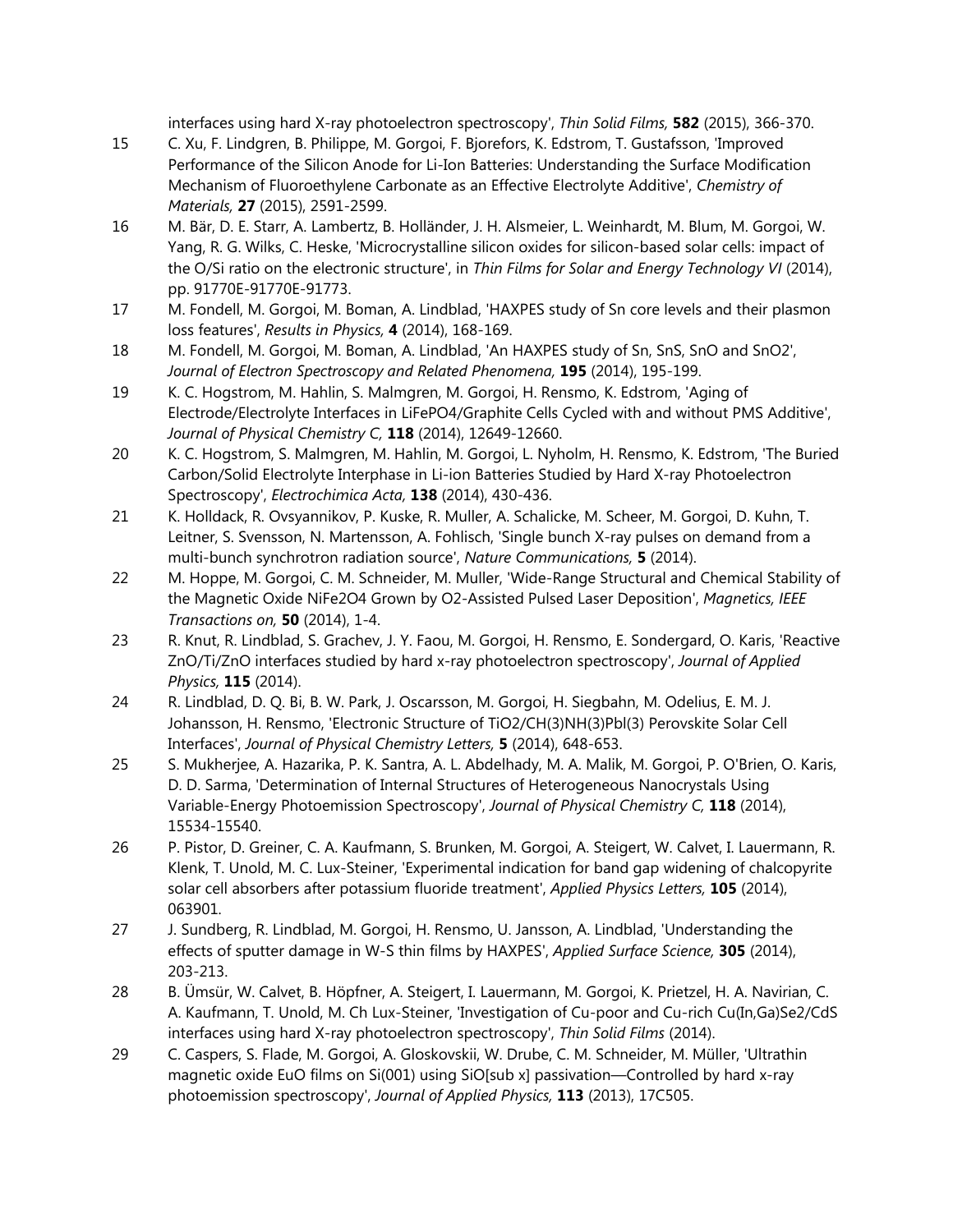- 30 S. Döring, F. Schönbohm, U. Berges, D. E. Bürgler, C. M. Schneider, M. Gorgoi, F. Schäfers, C. Westphal, 'Hard x-ray photoemission spectroscopy on the trilayer system MgO/Au/Fe using standing-wave excitation', *Journal of Physics D: Applied Physics,* **46** (2013), 375001.
- 31 E. O. Filatova, I. V. Kozhevnikov, A. A. Sokolov, Y. V. Yegorova, A. S. Konashuk, O. Y. Vilkov, F. Schaefers, M. Gorgoi, A. S. Shulakov, 'X-ray and photoelectron spectroscopic nondestructive methods for thin films and interfaces study. Application to SrTiO3 based heterostuctures', *Microelectronic Engineering,* **109** (2013), 13-16.
- 32 E. O. Filatova, A. A. Sokolov, Y. V. Egorova, A. S. Konashuk, O. Y. Vilkov, M. Gorgoi, A. A. Pavlychev, 'X-ray spectroscopic study of SrTiOx films with different interlayers', *Journal of Applied Physics,* **113** (2013), 224301.
- 33 D. Gerlach, R. G. Wilks, D. Wippler, M. Wimmer, M. Lozac'h, R. Felix, A. Muck, M. Meier, S. Ueda, H. Yoshikawa, M. Gorgoi, K. Lips, B. Rech, M. Sumiya, J. Hupkes, K. Kobayashi, M. Bar, 'The silicon/zinc oxide interface in amorphous silicon-based thin-film solar cells: Understanding an empirically optimized contact', *Applied Physics Letters,* **103** (2013), 023903.
- 34 D. Gerlach, D. Wippler, R. G. Wilks, M. Wimmer, M. Lozac'h, R. Félix, S. Ueda, H. Yoshikawa, K. Lips, B. Rech, M. Sumiya, K. Kobayashi, M. Gorgoi, J. Hüpkes, M. Bär, 'p-Type a-Si:H/ZnO:Al and microc-Si:H/ZnO:Al Thin-Film Solar Cell Structures - A Comparative Hard X-Ray Photoelectron Spectroscopy Study', *IEEE Journal of Photovoltaics,* **3** (2013), 483-487.
- 35 M. Gorgoi, F. Schäfers, S. Svensson, N. Mårtensson, 'Relative sub-shell photoionization cross-sections of nickel metal determined by hard X-ray high kinetic energy photoemission', *Journal of Electron Spectroscopy and Related Phenomena,* **190** (2013), 153–158.
- 36 Benjamin Johnson, Jo Klaer, Saoussen Merdes, Mihaela Gorgoi, Britta Höpfner, Antje Vollmer, Iver Lauermann, 'Limitations of Near Edge X-ray Absorption Fine Structure as a tool for observing conduction bands in chalcopyrite solar cell heterojunctions', *Journal of Electron Spectroscopy and Related Phenomena* (2013), In Press.
- 37 Ronny Knut, Rebecka Lindblad, Mihaela Gorgoi, Håkan Rensmo, Olof Karis, 'High energy photoelectron spectroscopy in basic and applied science: Bulk and interface electronic structure', *Journal of Electron Spectroscopy and Related Phenomena* (2013), In Press.
- 38 R. Knut, P. Svedlindh, O. Mryasov, K. Gunnarsson, P. Warnicke, D. A. Arena, M. Bjorck, A. J. C. Dennison, A. Sahoo, S. Mukherjee, D. D. Sarma, S. Granroth, M. Gorgoi, O. Karis, 'Interface characterization of Co2MnGe/Rh2CuSn Heusler multilayers', *Physical Review B,* **88** (2013), 134407.
- 39 S. Malmgren, K. Ciosek, M. Hahlin, T. Gustafsson, M. Gorgoi, H. Rensmo, K. Edstrom, 'Comparing anode and cathode electrode/electrolyte interface composition and morphology using soft and hard X-ray photoelectron spectroscopy', *Electrochimica Acta,* **97** (2013), 23-32.
- 40 B. Philippe, R. Dedryvere, M. Gorgoi, H. Rensmo, D. Gonbeau, K. Edstrom, 'Improved performances of nanosilicon electrodes using the salt LiFSI: a photoelectron spectroscopy study', *J Am Chem Soc,* **135** (2013), 9829-9842.
- 41 Bertrand Philippe, Rémi Dedryvère, Mihaela Gorgoi, Håkan Rensmo, Danielle Gonbeau, Kristina Edström, 'Role of the LiPF6Salt for the Long-Term Stability of Silicon Electrodes in Li-Ion Batteries – A Photoelectron Spectroscopy Study', *Chemistry of Materials,* **25** (2013), 394-404.
- 42 E. Slooten, Zhicheng Zhong, H. J. A. Molegraaf, P. D. Eerkes, S. de Jong, F. Massee, E. van Heumen, M. K. Kruize, S. Wenderich, J. E. Kleibeuker, M. Gorgoi, H. Hilgenkamp, A. Brinkman, M. Huijben, G. Rijnders, D. H. A. Blank, G. Koster, P. J. Kelly, M. S. Golden, 'Hard x-ray photoemission and density functional theory study of the internal electric field in SrTiO\_{3}/LaAlO\_{3} oxide heterostructures', *Physical Review B,* **87** (2013), 085128.
- 43 M. Wimmer, D. Gerlach, R. G. Wilks, S. Scherf, R. Félix, C. Lupulescu, F. Ruske, G. Schondelmaier, K. Lips, J. Hüpkes, M. Gorgoi, W. Eberhardt, B. Rech, M. Bär, 'Chemical interaction at the buried silicon/zinc oxide thin-film solar cell interface as revealed by hard X-ray photoelectron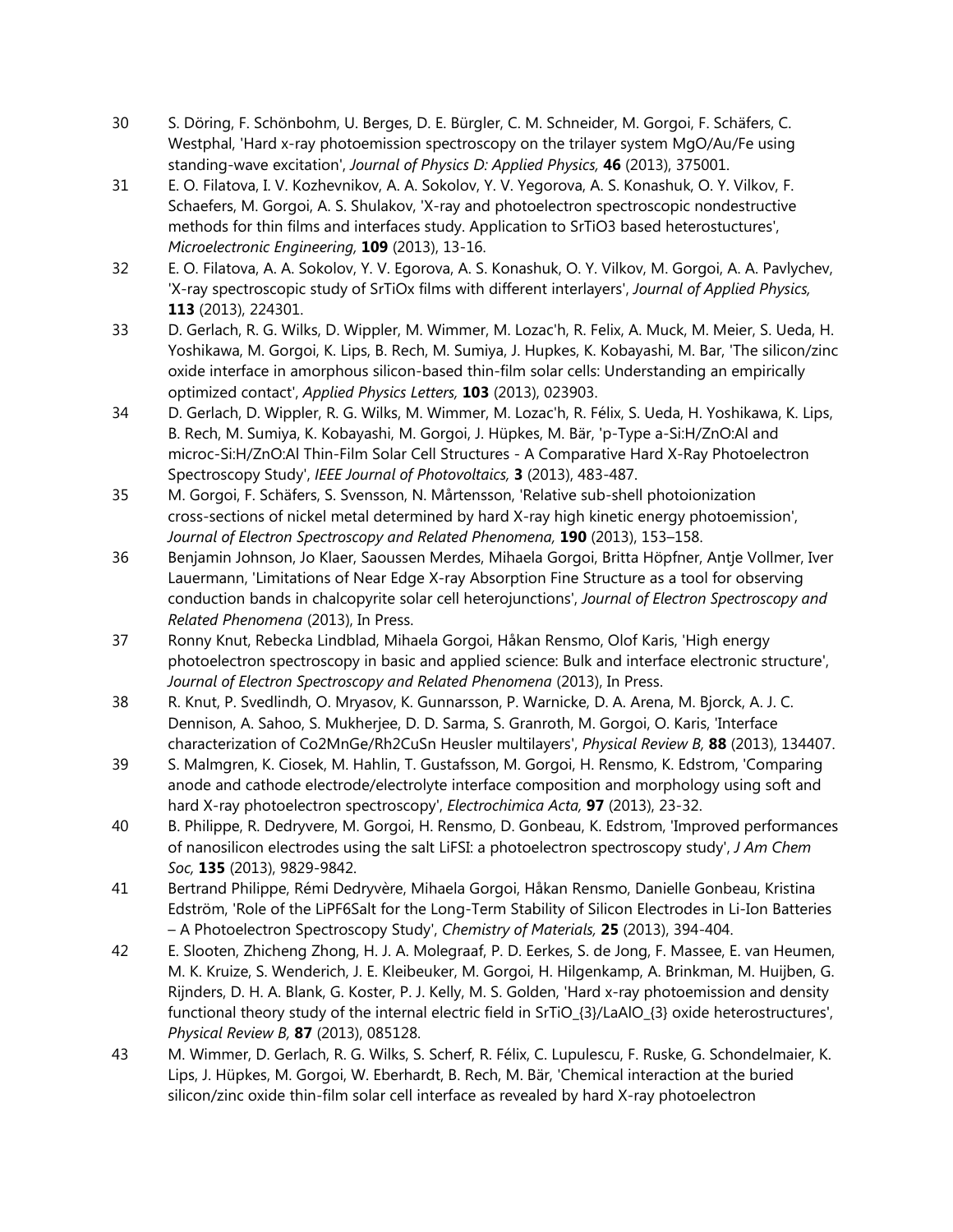spectroscopy', *Journal of Electron Spectroscopy and Related Phenomena,* **190** (2013), 309-313.

- 44 M. Calandra, J. P. Rueff, C. Gougoussis, D. Ceolin, M. Gorgoi, S. Benedetti, P. Torelli, A. Shukla, D. Chandesris, C. Brouder, 'K-edge x-ray absorption spectra in transition-metal oxides beyond the single-particle approximation: Shake-up many-body effects', *Physical Review B,* **86** (2012), 165102.
- 45 Elena O. Filatova, Igor V. Kozhevnikov, Andrey A. Sokolov, Evgeniy V. Ubyivovk, Sergey Yulin, Mihaela Gorgoi, Franz Schäfers, 'Soft x-ray reflectometry, hard x-ray photoelectron spectroscopy and transmission electron microscopy investigations of the internal structure of TiO2(Ti)/SiO2/Si stacks', *Science and Technology of Advanced Materials,* **13** (2012), 015001.
- 46 W. Fredriksson, S. Malmgren, T. Gustafsson, M. Gorgoi, K. Edstrom, 'Full depth profile of passive films on 316L stainless steel based on high resolution HAXPES in combination with ARXPS', *Applied Surface Science,* **258** (2012), 5790-5797.
- 47 Satoshi Kitayama, Hidenori Fujiwara, Andrei Gloskovsky, Mihaela Gorgoi, Franz Schaefers, Claudia Felser, Gen Funabashi, Junichi Yamaguchi, Masato Kimura, Go Kuwahara, M, et al., 'Photon Energy Dependent Hard X-ray Photoemission Spectroscopy of YbCu<sub>2</sub>Si<sub>2</sub>', *Journal of the Physical Society of Japan Supplement,* **81** (2012), SB055.
- 48 B. Philippe, R. Dedryvere, J. Allouche, F. Lindgren, M. Gorgoi, H. Rensmo, D. Gonbeau, K. Edstrom, 'Nanosilicon Electrodes for Lithium-Ion Batteries: Interfacial Mechanisms Studied by Hard and Soft X-ray Photoelectron Spectroscopy', *Chemistry of Materials,* **24** (2012), 1107-1115.
- 49 Sven Döring, Frank Schönbohm, Ulf Berges, Reinert Schreiber, Daniel E. Bürgler, Claus M. Schneider, Mihaela Gorgoi, Franz Schäfers, Christian Papp, Benjamin Balke, Charles S. Fadley, Carsten Westphal, 'Hard x-ray photoemission using standing-wave excitation applied to the MgO/Fe interface', *Physical Review B,* **83** (2011), 165444.
- 50 S. Granroth, W. Olovsson, E. Holmstrom, R. Knut, M. Gorgoi, S. Svensson, O. Karis, 'Understanding interface properties from high kinetic energy photoelectron spectroscopy and first principles theory', *Journal of Electron Spectroscopy and Related Phenomena,* **183** (2011), 80-93.
- 51 A. Müller, A. Ruff, M. Paul, A. Wetscherek, G. Berner, U. Bauer, C. Praetorius, K. Fauth, M. Przybylski, M. Gorgoi, M. Sing, R. Claessen, 'Fe3O4 on ZnO: A spectroscopic study of film and interface properties', *Thin Solid Films,* **520** (2011), 368-373.
- 52 C. O. A. Olsson, S. Malmgren, M. Gorgoi, K. Edstrom, 'Quantifying the Metal Nickel Enrichment on Stainless Steel', *Electrochemical and Solid State Letters,* **14** (2011), C1-C3.
- 53 M. Wimmer, M. Bär, D. Gerlach, R. G. Wilks, S. Scherf, C. Lupulescu, F. Ruske, R. Félix, J. Hüpkes, G. Gavrila, M. Gorgoi, K. Lips, W. Eberhardt, B. Rech, 'Hard x-ray photoelectron spectroscopy study of the buried Si/ZnO thin-film solar cell interface: Direct evidence for the formation of Si–O at the expense of Zn-O bonds', *Applied Physics Letters,* **99** (2011), -.
- 54 V. I. T. A. de Rooij-Lohmann, L. W. Veldhuizen, E. Zoethout, A. E. Yakshin, R. W. E. van de Kruijs, B. J. Thijsse, M. Gorgoi, F. Schäfers, F. Bijkerk, 'Chemical interaction of B[sub 4]C, B, and C with Mo/Si layered structures', *Journal of Applied Physics,* **108** (2010), 094314.
- 55 V. I. T. A. de Rooij-Lohmann, A. E. Yakshin, R. W. E. van de Kruijs, E. Zoethout, A. W. Kleyn, E. G. Keim, M. Gorgoi, F. Schäfers, H. H. Brongersma, F. Bijkerk, 'Enhanced diffusion upon amorphous-to-nanocrystalline phase transition in Mo/B[sub 4]C/Si layered systems', *Journal of Applied Physics,* **108** (2010), 014314.
- 56 Erik M. J. Johansson, Michael Odelius, Stefan Plogmaker, Mihaela Gorgoi, Svante Svensson, Hans Siegbahn, Håkan Rensmo, 'Spin−Orbit Coupling and Metal−Ligand Interactions in Fe(II), Ru(II), and Os(II) Complexes', *The Journal of Physical Chemistry C,* **114** (2010), 10314-10322.
- 57 Sara Malmgren, Håkan Rensmo, Torbjorn Gustafsson, Mihaela Gorgoi, Kristina Edström, 'Nondestructive Depth Profiling of the Solid Electrolyte Interphase on LiFePO', *ECS Trans.,* **25** (2010), 201--210.
- 58 S. de Jong, Y. Huang, R. Huisman, F. Massee, S. Thirupathaiah, M. Gorgoi, F. Schaefers, R. Follath, J.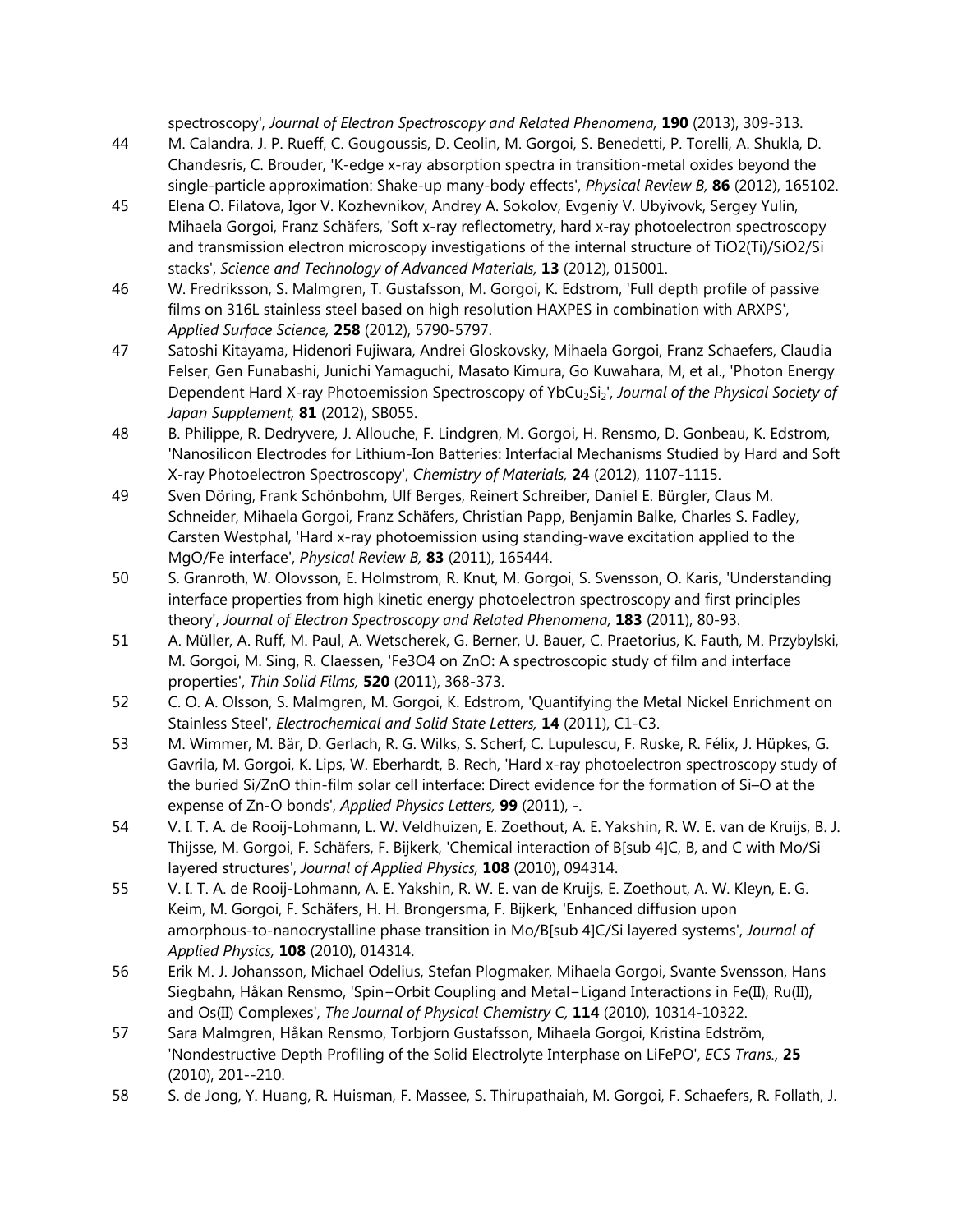Goedkoop, M. Golden, 'High-resolution, hard x-ray photoemission investigation of BaFe2As2: Moderate influence of the surface and evidence for a low degree of Fe 3d–As 4p hybridization of electronic states near the Fermi energy', *Physical Review B,* **79** (2009), 115125.

- 59 S. de Jong, F. Massee, Y. Huang, M. Gorgoi, F. Schaefers, J. Fink, A. Boothroyd, D. Prabhakaran, J. Goedkoop, M. Golden, 'High-resolution hard x-ray photoemission investigation of La2−2xSr1+2xMn2O7 (0.30≤x0.50): Microscopic phase separation and surface electronic structure of a bilayer colossal magnetoresistance manganite', *Physical Review B,* **80** (2009), 205108.
- 60 Marcella Passos Felicissimo, Dorota Jarzab, Mihaela Gorgoi, Michael Forster, Ullrich Scherf, Markus C. Scharber, Svante Svensson, Petra Rudolf, Maria Antonietta Loi, 'Determination of vertical phase separation in a polyfluorene copolymer: fullerene derivative solar cell blend by X-ray photoelectron spectroscopy', *Journal of Materials Chemistry,* **19** (2009), 4899.
- 61 M. Gorgoi, S. Svensson, F. Schafers, W. Braun, W. Eberhardt, 'Hard X-ray high kinetic energy photoelectron spectroscopy at the KMC-1 beamline at BESSY', *European Physical Journal-Special Topics,* **169** (2009), 221-225.
- 62 M. Gorgoi, S. Svensson, F. Schafers, G. Ohrwall, M. Mertin, P. Bressler, O. Karis, H. Siegbahn, A. Sandell, H. Rensmo, W. Doherty, C. Jung, W. Braun, W. Eberhardt, 'The high kinetic energy photoelectron spectroscopy facility at BESSY progress and first results', *Nuclear Instruments & Methods in Physics Research Section a-Accelerators Spectrometers Detectors and Associated Equipment,* **601** (2009), 48-53.
- 63 S. Granroth, R. Knut, M. Marcellini, G. Andersson, S. Svensson, O. Karis, M. Gorgoi, F. Schafers, W. Braun, W. Eberhardt, W. Olovsson, E. Holmstrom, N. Martensson, 'Investigation of interface properties of Ni/Cu multilayers by high kinetic energy photoelectron spectroscopy', *Physical Review B,* **80** (2009), 094104.
- 64 E. Lewin, M. Gorgoi, F. Schafers, S. Svensson, U. Jansson, 'Influence of sputter damage on the XPS analysis of metastable nanocomposite coatings', *Surface & Coatings Technology,* **204** (2009), 455-462.
- 65 Kalobaran Maiti, Jörg Fink, Sanne de Jong, Mihaela Gorgoi, Chengtian Lin, Markus Raichle, Vladimir Hinkov, Michael Lambacher, Andreas Erb, Mark Golden, 'Doping dependence of the chemical potential and surface electronic structure in YBa2Cu3O6+x and La2−xSrxCuO4 using hard x-ray photoemission spectroscopy', *Physical Review B,* **80** (2009), 165132.
- 66 H. Mönig, Ch H. Fischer, R. Caballero, C. A. Kaufmann, N. Allsop, M. Gorgoi, R. Klenk, H. W. Schock, S. Lehmann, M. C. Lux-Steiner, 'Surface Cu depletion of Cu(In,Ga)Se2 films: An investigation by hard X-ray photoelectron spectroscopy', *Acta Materialia,* **57** (2009), 3645-3651.
- 67 Siham Ouardi, Andrei Gloskovskii, Benjamin Balke, Catherine A. Jenkins, Joachim Barth, Gerhard H. Fecher, Claudia Felser, Mihaela Gorgoi, Marcel Mertin, Franz Schäfers, Eiji Ikenaga, Ke Yang, Keisuke Kobayashi, Takahide Kubota, Mikihiko Oogane, Yasuo Ando, 'Electronic properties of Co2MnSi thin films studied by hard x-ray photoelectron spectroscopy', *Journal of Physics D: Applied Physics,* **42** (2009), 084011.
- 68 P. Pistor, N. Allsop, W. Braun, R. Caballero, C. Camus, Ch H. Fischer, M. Gorgoi, A. Grimm, B. Johnson, T. Kropp, I. Lauermann, S. Lehmann, H. Mönig, S. Schorr, A. Weber, R. Klenk, 'Cu in In2S3: interdiffusion phenomena analysed by high kinetic energy X-ray photoelectron spectroscopy', *physica status solidi (a),* **206** (2009), 1059-1062.
- 69 M. Sing, G. Berner, K. Goss, A. Muller, A. Ruff, A. Wetscherek, S. Thiel, J. Mannhart, S. A. Pauli, C. W. Schneider, P. R. Willmott, M. Gorgoi, F. Schafers, R. Claessen, 'Profiling the interface electron gas of LaAlO3/SrTiO3 heterostructures with hard x-ray photoelectron spectroscopy', *Phys Rev Lett,* **102** (2009), 176805.
- 70 E. M. J. Johansson, M. Odelius, M. Gorgoi, O. Karis, R. Ovsyannikov, F. Schafers, S. Svensson, H. Siegbahn, H. Rensmo, 'Valence electronic structure of ruthenium based complexes probed by